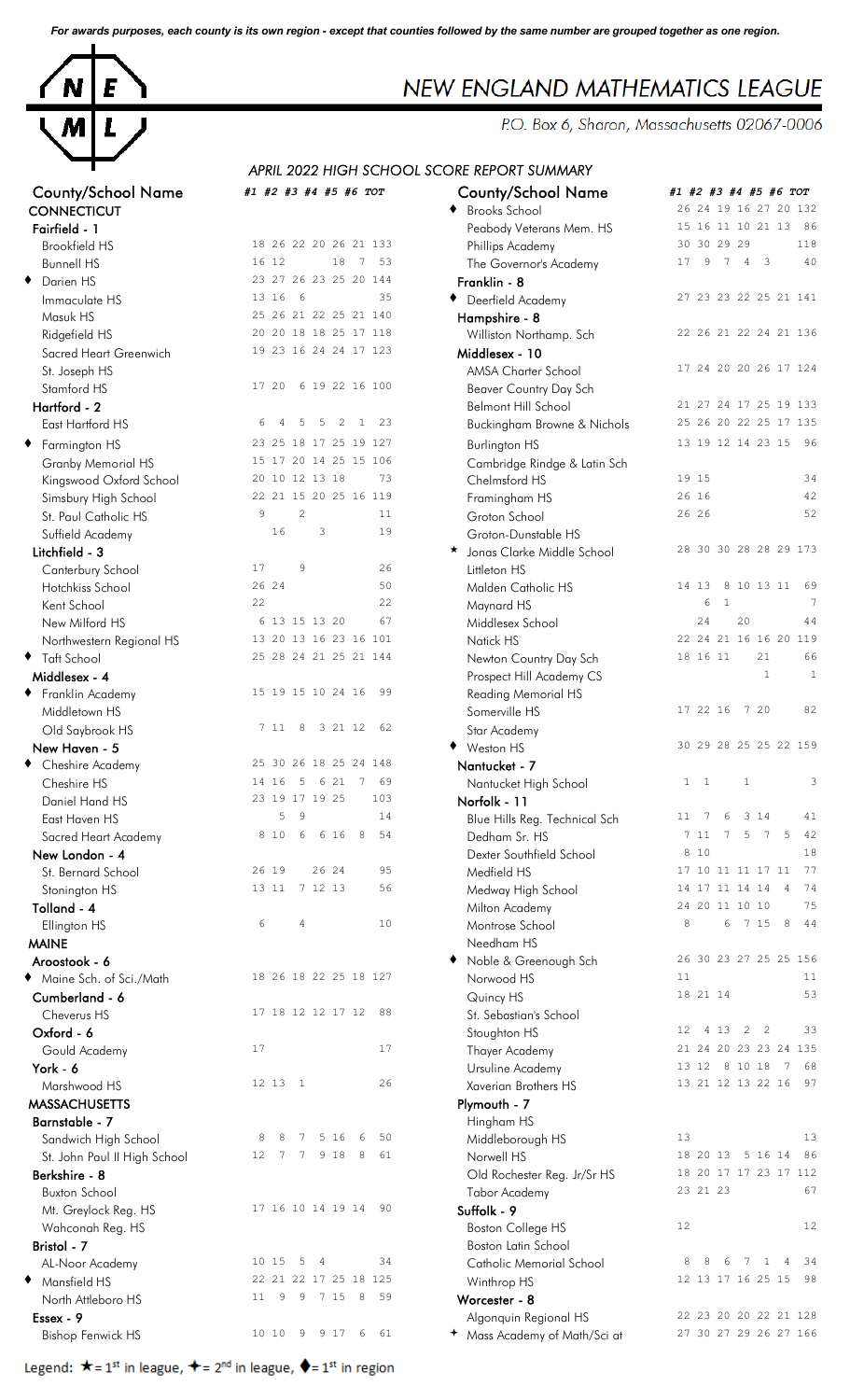| Milford HS              | 4  | 3                 | $\mathcal{L}$ | 4        | 7       | 4 | 24                    | Londonderry HS      |
|-------------------------|----|-------------------|---------------|----------|---------|---|-----------------------|---------------------|
| Quabbin Regional HS     |    | 16 15 13 12 21 14 |               |          |         |   | 91                    | Windham High 9      |
| Whitinsville Chrstn Sch | 13 | 8                 |               | 7        |         |   | 2.8                   | Sullivan - 12       |
| Worcester Academy       |    | 21 19 22 19 25    |               |          |         |   | 106                   | Kimball Union A     |
| <b>NEW HAMPSHIRE</b>    |    |                   |               |          |         |   |                       | <b>RHODE ISLAND</b> |
| Belknap - 12            |    |                   |               |          |         |   |                       | Bristol - 14        |
| New Hampton School      |    | 23 24 14          |               | 3        |         |   | 64                    | Barrington HS       |
| Carroll - 12            |    |                   |               |          |         |   |                       | Newport - 14        |
| <b>Brewster Academy</b> |    |                   |               |          |         |   | 26 28 26 23 24 22 149 | Portsmouth Abbe     |
| Kennett High School     |    | 13 18 13          |               |          | 9 15 10 |   | 78                    | Providence - 14     |
| Grafton - 12            |    |                   |               |          |         |   |                       | La Salle Academ     |
| Hanover HS              |    |                   |               |          |         |   | 23 24 23 21 26 18 135 | Lincoln School      |
| Holderness School       |    |                   |               |          |         |   | 24 24 24 16 25 19 132 | Wheeler School      |
| Hillsborough - 13       |    |                   |               |          |         |   |                       | <b>VERMONT</b>      |
| Alvirne HS              |    | 12 14             |               | 9 10 15  |         | 8 | 68                    | Caledonia - 15      |
| Nashua HS South         |    |                   |               |          |         |   | 26 28 23 26 25 22 150 | St. Johnsbury Ac    |
| Souhegan HS             |    | 17 20 14          |               |          |         |   | 51                    | Chittenden - 15     |
| The Derryfield School   |    | 18 21 11 12 16    |               |          |         |   | 78                    | Mt. Mansfield Ur    |
| Merrimack - 12          |    |                   |               |          |         |   |                       | Washington - 15     |
| St. Paul's School       |    |                   |               |          |         |   | 22 27 18 18 24 21 130 | Spaulding HS        |
| Rockingham - 13         |    |                   |               |          |         |   |                       | Windsor - 15        |
| Exeter HS               |    | 7 17              | 8             | 10 18 13 |         |   | 73                    | Hartford HS         |
|                         |    |                   |               |          |         |   |                       |                     |

| Milford HS              | $\overline{4}$ | 3                 | $\mathfrak{D}$ | $\overline{4}$           | 7 | $\overline{4}$        | 2.4 | Londonderry HS          |   |                |   |       |                | 19 20 18 15 24 21 117 |
|-------------------------|----------------|-------------------|----------------|--------------------------|---|-----------------------|-----|-------------------------|---|----------------|---|-------|----------------|-----------------------|
| Quabbin Regional HS     |                | 16 15 13 12 21 14 |                |                          |   |                       | 91  | Windham High School     |   |                |   |       |                | 15 19 13 12 23 13 95  |
| Whitinsville Chrstn Sch | 13             | - 8               |                | 7                        |   |                       | 28  | Sullivan - 12           |   |                |   |       |                |                       |
| Worcester Academy       |                | 21 19 22 19 25    |                |                          |   |                       | 106 | ◆ Kimball Union Academy |   |                |   |       |                | 26 28 26 25 24 26 155 |
| <b>NEW HAMPSHIRE</b>    |                |                   |                |                          |   |                       |     | <b>RHODE ISLAND</b>     |   |                |   |       |                |                       |
| Belknap - 12            |                |                   |                |                          |   |                       |     | Bristol - 14            |   |                |   |       |                |                       |
| New Hampton School      |                | 23 24 14          |                | $\overline{\phantom{a}}$ |   |                       | 64  | ◆ Barrington HS         |   |                |   |       |                | 27 28 24 23 25 20 147 |
| Carroll - 12            |                |                   |                |                          |   |                       |     | Newport - 14            |   |                |   |       |                |                       |
| <b>Brewster Academy</b> |                |                   |                |                          |   | 26 28 26 23 24 22 149 |     | Portsmouth Abbey School |   |                |   |       |                | 20 24 23 10 25 17 119 |
| Kennett High School     |                | 13 18 13          |                |                          |   | 9 15 10 78            |     | Providence - 14         |   |                |   |       |                |                       |
| Grafton - 12            |                |                   |                |                          |   |                       |     | La Salle Academy        |   | 15             |   | 9 1 2 | $\overline{3}$ | - 46                  |
| Hanover HS              |                |                   |                |                          |   | 23 24 23 21 26 18 135 |     | Lincoln School          | 5 | $\overline{4}$ |   |       |                | 10                    |
| Holderness School       |                |                   |                |                          |   | 24 24 24 16 25 19 132 |     | Wheeler School          |   |                |   |       |                | 22 27 21 28 26 21 145 |
| Hillsborough - 13       |                |                   |                |                          |   |                       |     | <b>VERMONT</b>          |   |                |   |       |                |                       |
| Alvirne HS              |                | 12 14             |                | 9 10 15                  |   | 8                     | 68  | Caledonia - 15          |   |                |   |       |                |                       |
| ◆ Nashua HS South       |                |                   |                |                          |   | 26 28 23 26 25 22 150 |     | St. Johnsbury Academy   |   | 18 18 12       |   | 9 16  |                | 7 80                  |
| Souhegan HS             |                | 17 20 14          |                |                          |   |                       | 51  | Chittenden - 15         |   |                |   |       |                |                       |
| The Derryfield School   |                | 18 21 11 12 16    |                |                          |   |                       | 78  | Mt. Mansfield Union HS  |   | 17 20 17       |   |       |                | 54                    |
| Merrimack - 12          |                |                   |                |                          |   |                       |     | Washington - 15         |   |                |   |       |                |                       |
| St. Paul's School       |                |                   |                |                          |   | 22 27 18 18 24 21 130 |     | Spaulding HS            |   | 10 10          | 6 | 6 13  | 6              | 51                    |
| Rockingham - 13         |                |                   |                |                          |   |                       |     | Windsor - 15            |   |                |   |       |                |                       |
| Exeter HS               |                | 7 17              |                | 8 10 18 13               |   |                       | 73  | Hartford HS             |   | 8 10           |   | 14    |                | -53                   |
|                         |                |                   |                |                          |   |                       |     |                         |   |                |   |       |                |                       |

## *STUDENTS WITH A PERFECT SCORE*

Robert G, St. Paul's School, NH Pitchayut (Mark) S, Brewster Academy, NH Lucia H, Brooks School, MA Paramuth (Namo) S, Brewster Academy, NH Derek J, Noble & Greenough Sch, MA Adeethyia S, Brookfield HS, CT Mutiraj L, Kimball Union Academy, NH Sarun T, Kimball Union Academy, NH Yuto L, Brooks School, MA Jerry X, Jonas Clarke Middle School, MA Papon L, Holderness School, NH Ben Y, Jonas Clarke Middle School, MA Andrew L, Mass Academy of Math/Sci at WPI, MA Wenshi Z, Kimball Union Academy, NH Evin L, Jonas Clarke Middle School, MA

Peter C, Thayer Academy, MA Alice L, Noble & Greenough Sch, MA William H, Jonas Clarke Middle School, MA Karthik S, Mass Academy of Math/Sci at WPI, MA

## *HIGH SCORING STUDENTS - CUMULATIVE*

| * | Lucia H - Brooks School, MA                 | 36 | Yichen D - Noble & Greenough Sch, MA        | 31 |
|---|---------------------------------------------|----|---------------------------------------------|----|
| ★ | Mutiraj L - Kimball Union Academy, NH       | 36 | Siyuan G - Cheshire Academy, CT             | 31 |
| ★ | Yuto L - Brooks School, MA                  | 36 | Howard H - Belmont Hill School, MA          | 31 |
| ★ | Papon L - Holderness School, NH             | 36 | Sylvia L - Jonas Clarke Middle School, MA   | 31 |
| ★ | Paramuth (Namo) S - Brewster Academy, NH    | 36 | Pree S - Brewster Academy, NH               | 31 |
|   | William H - Jonas Clarke Middle School, MA  | 35 | Kira T - Buckingham Browne & Nichols Uppe   | 31 |
|   | Andrew L - Mass Academy of Math/Sci at WP   | 35 | Daniel W - Deerfield Academy, MA            | 31 |
|   | Evin L - Jonas Clarke Middle School, MA     | 35 | Dantang X - Jonas Clarke Middle School, MA  | 31 |
|   | Pitchayut (Mark) S - Brewster Academy, NH   | 35 | Mason Y - Farmington HS, CT                 | 31 |
|   | Adeethyia S - Brookfield HS, CT             | 35 | Ryan C - Weston HS, MA                      | 30 |
|   | Ben Y - Jonas Clarke Middle School, MA      | 35 | Brandon N - Jonas Clarke Middle School, MA  | 30 |
|   | Karthik S - Mass Academy of Math/Sci at WPI | 34 | Charles R - Maine Sch. of Sci./Math, ME     | 30 |
|   | Sarun T - Kimball Union Academy, NH         | 34 | Yiming X - Barrington HS, RI                | 30 |
|   | Abigail T - Nashua HS South, NH             | 33 | Justin C - Mass Academy of Math/Sci at WPI, | 29 |
|   | Wenshi Z - Kimball Union Academy, NH        | 33 | Amara F - Hanover HS, NH                    | 29 |
|   | William H - Weston HS, MA                   | 32 | Daphne H - Sacred Heart Greenwich, CT       | 29 |
|   | Grace L - Darien HS, CT                     | 32 | Alec H - Noble & Greenough Sch, MA          | 29 |
|   | Rhik M - Mass Academy of Math/Sci at WPI,   | 32 | Ella L - Jonas Clarke Middle School, MA     | 29 |
|   | Michael R - Taft School, CT                 | 32 | Gracie S - Mass Academy of Math/Sci at WPI, | 29 |
|   | Rahul T - Natick HS, MA                     | 32 | Lindsay T - Sacred Heart Greenwich, CT      | 29 |
|   | Jackson Z - Masuk HS, CT                    | 32 | Sally W - Jonas Clarke Middle School, MA    | 29 |
|   | Peter C - Thayer Academy, MA                | 31 | Jerry X - Jonas Clarke Middle School, MA    | 29 |